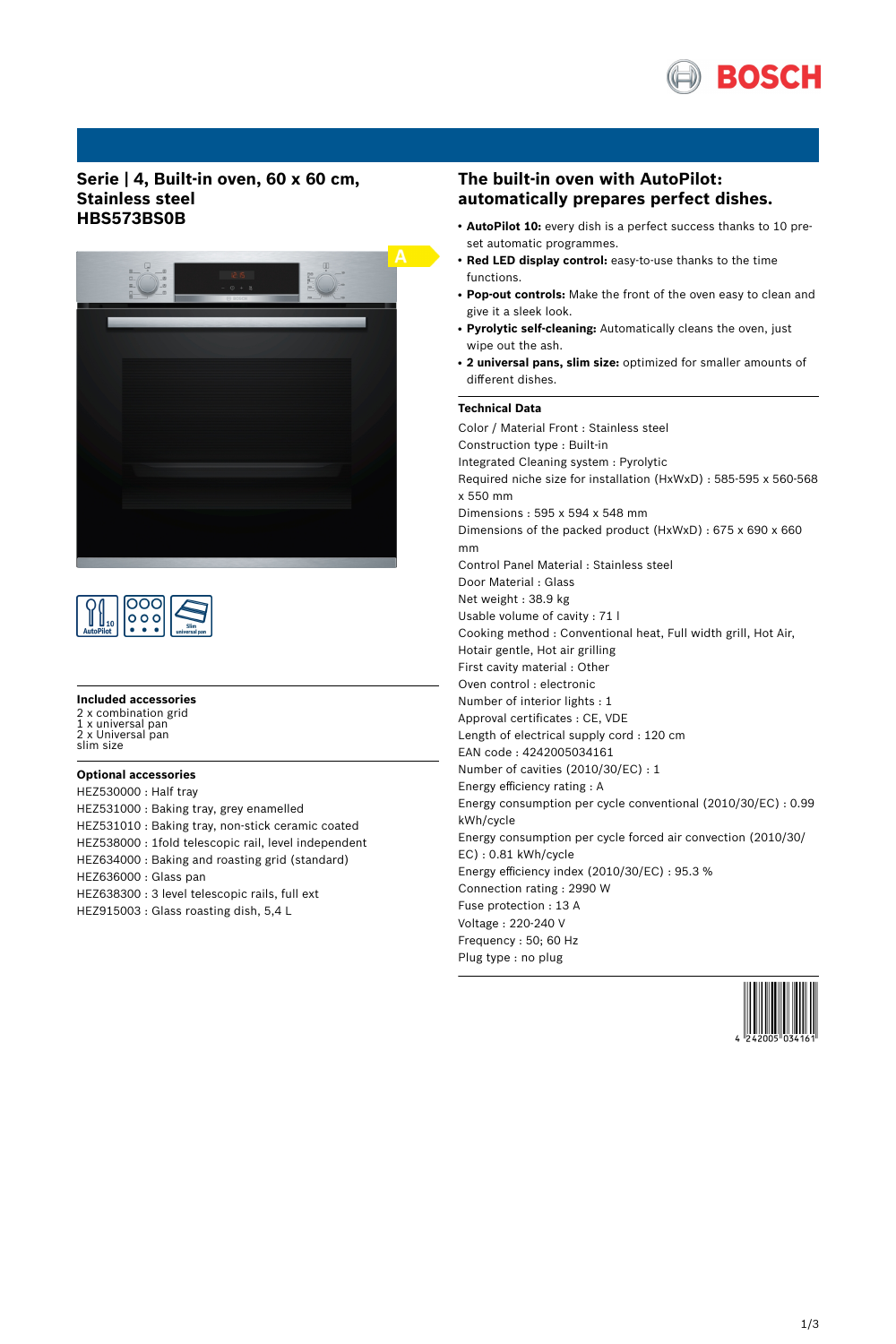

**Serie | 4, Built-in oven, 60 x 60 cm, Stainless steel HBS573BS0B**

# **The built-in oven with AutoPilot: automatically prepares perfect dishes.**

## **Design**

- LED-display control (red)
- Rotary dial, Retractable control dials, round
- Straight bar handle

# **Features**

- Electronic door lock Control panel lock Automatic safety switch off
- Heating-up indicator AutoPilot Automatic start
- AutoPilot, <sup>10</sup>
- 5 shelf positions
- Electronic clock timer
- Integral cooling fan
- Interior halogen light, Light on/off when oven door opened/ closed

## **Cleaning**

- Pyrolytic self-cleaning function
- Fast pre-heating function

## **Programmes/functions**

- Oven with <sup>5</sup> cooking functions: heating methods: 3D Hotair, conventional top and bottom heat, Hotair grilling, full width variable grill, Hotair gentle
- Automatic programmes
- Full glass inner door

#### **Accessories**

- <sup>2</sup> <sup>x</sup> combination grid, <sup>1</sup> <sup>x</sup> universal pan, <sup>2</sup> <sup>x</sup> Universal pan, slim size

#### **Performance/technical information**

- Energy efficiency rating (acc. EU Nr. 65/2014): <sup>A</sup> Energy consumption per cycle in conventional mode:0.99 kWh Energy consumption per cycle in fan-forced convection mode:0.81 kWh Number of cavities: Main cavity Heat source: electrical Cavity volume:71 litre capacity
- Total connected load electric: 2.99 KW
- Nominal voltage: <sup>220</sup> <sup>240</sup> <sup>V</sup>
- <sup>120</sup> cm Cable length
- Temperature range <sup>50</sup> °C <sup>275</sup> °C
- Appliance dimension (hxwxd): 595 mm x 594 mm x 548 mm
- Niche dimension (hxwxd): <sup>585</sup> mm <sup>595</sup> mm <sup>x</sup> <sup>560</sup> mm <sup>568</sup> mm x 550 mm
- Please refer to the dimensions provided in the installation manual